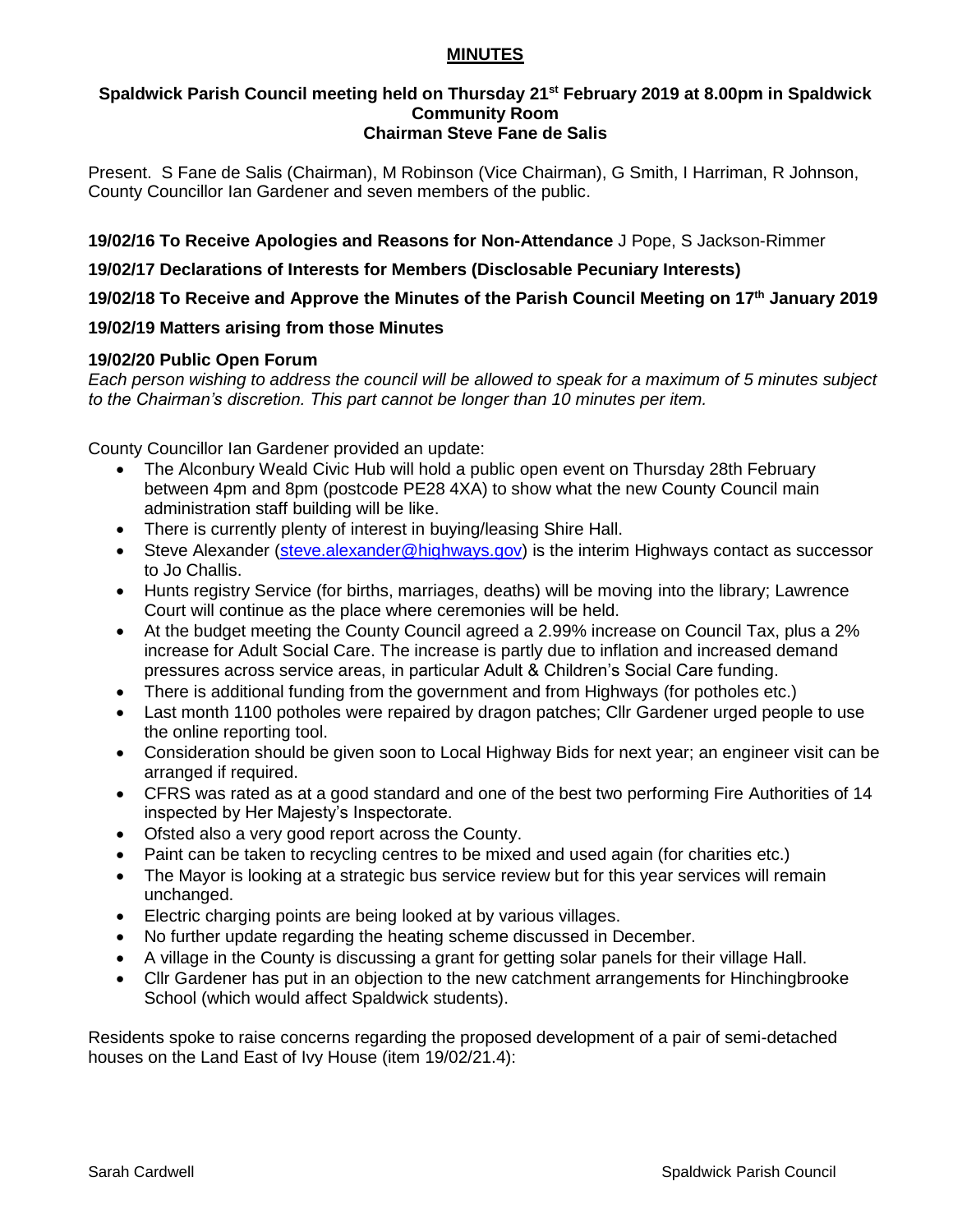- A resident expressed that they had no objections to one large house but that two houses weren't appropriate, that a 5m opening in the brick wall would harm the significance of Ivy House but that a 3m opening would only be suitable for one house and that they would like a fitting neighbour to Ivy House to preserve the nature of a listed building.
- Another resident noted that there are no other semi-detached houses in the area, that there is limited allocated parking and that two houses would require double the parking, that the reduced wall opening would leave larger vehicles unable to enter the development, that it would be a hazard for traffic turning left and residents of Ivy House and that the semi-detached properties would result in traffic and light disruption to other households.
- A third resident with a boundary to the proposed new development stated that two houses would result in double the noise and smells (e.g. from BBQs) for neighbours and that with the current housing that is in place, during inclement weather the pumping station already doesn't cope, with sewerage pipes backing up along Ivy Way, and that two further houses would result in double the additional load of waste water.

## **19/02/21 Planning**

## To consider new planning consultations:

• **19/02/21.1** Replacement of windows, restoration of internal lime plaster, laying of pammets, [rebuilding of chimney and erection of white picket fence.](https://publicaccess.huntingdonshire.gov.uk/online-applications/applicationDetails.do?keyVal=PKP2A4IKIUH00&activeTab=summary) 

38 High Street Spaldwick Huntingdon PE28 0TD

Ref. No: 19/00001/LBC | Received: Wed 02 Jan 2019 | Validated: Fri 01 Feb 2019 | Status: In progress

(Council views to be received by  $27<sup>th</sup>$  February)

- Spaldwick Parish Council recommends approval because the proposed works are like for like, in order to restore a listed building to the same condition it was in prior to water damage. **Proposal: Proposed by Cllr R Johnson, seconded by Cllr I Harriman. All in favour and it was RESOLVED that the proposal be approved. Carried.**
- **19/02/21.2** [Conversion of existing rear outbuilding to garden room and storage area. Internal](https://publicaccess.huntingdonshire.gov.uk/online-applications/applicationDetails.do?keyVal=PKSZY5IKIVP00&activeTab=summary)  [alterations to utility room, lobby and WC area. Erection of boundary wall. Erection of double garage](https://publicaccess.huntingdonshire.gov.uk/online-applications/applicationDetails.do?keyVal=PKSZY5IKIVP00&activeTab=summary)  目

18 High Street Spaldwick Huntingdon PE28 0TD

Ref. No: 19/00013/LBC | Received: Fri 04 Jan 2019 | Validated: Fri 01 Feb 2019 | Status: In progress

(Council views to be received by  $26<sup>th</sup>$  February)

- Spaldwick Parish Council recommend approval based on the works being for the purpose of renovating the building to the correct standard. **Proposal: Proposed by Cllr M Robinson, seconded by Cllr G Smith. All in favour and it was RESOLVED that the proposal be approved. Carried.**
- **19/02/21.3** Conversion of existing rear outbuilding to garden room and storage area. Internal [alterations to utility room, lobby and WC area. Erection of boundary wall. Erection of double garage.](https://publicaccess.huntingdonshire.gov.uk/online-applications/applicationDetails.do?keyVal=PKSZY2IKIVO00&activeTab=summary) ⊟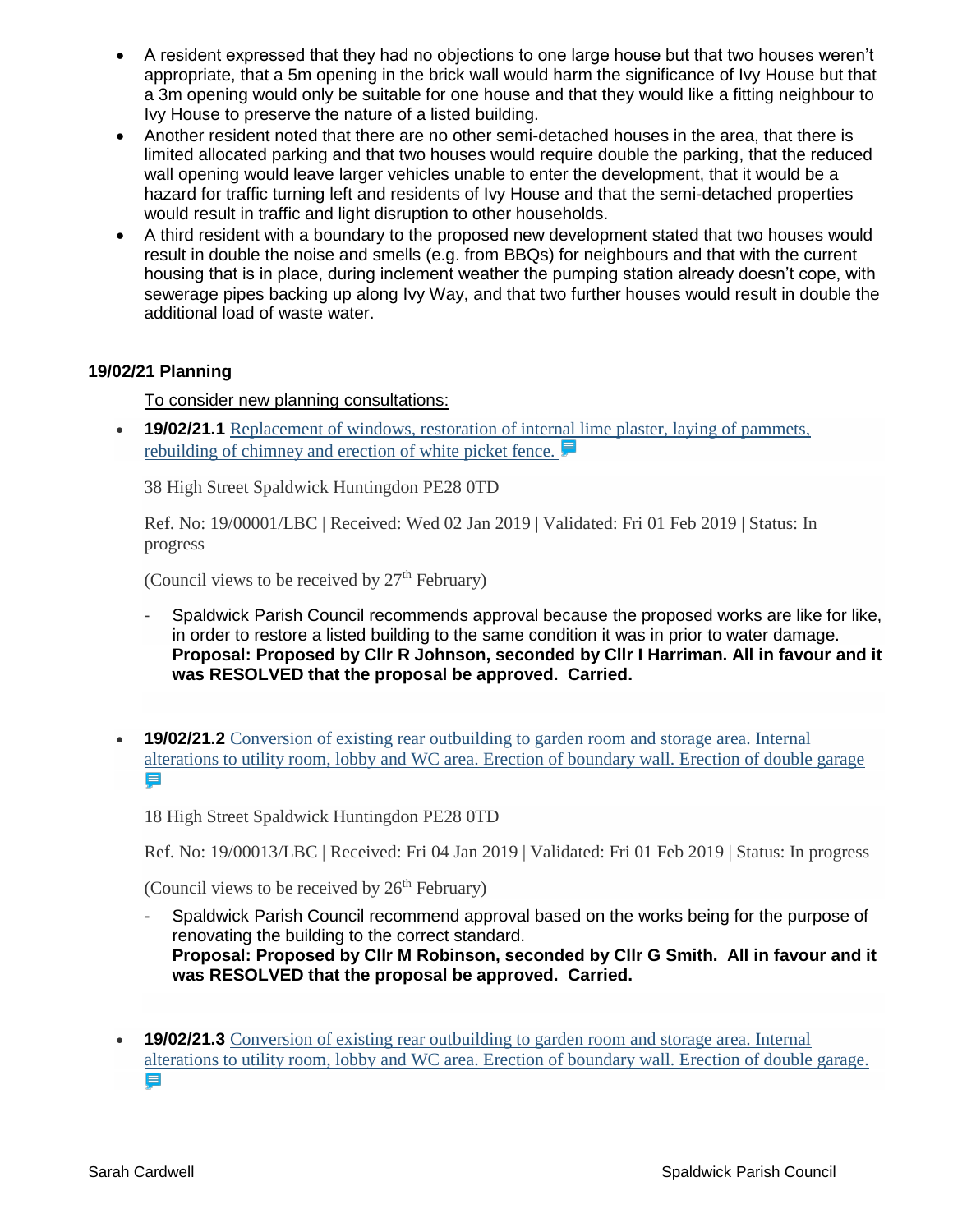18 High Street Spaldwick Huntingdon PE28 0TD

Ref. No: 19/00012/HHFUL | Received: Fri 04 Jan 2019 | Validated: Fri 01 Feb 2019 | Status: In progress

(Council views to be received by  $26<sup>th</sup>$  February)

- Spaldwick Parish Council recommend approval based on the works being for the purpose of renovating the building to the correct standard. **Proposal: Proposed by Cllr M Robinson, seconded by Cllr G Smith. All in favour and it was RESOLVED that the proposal be approved. Carried.**
- **19/02/21.4** Development of a pair of semi detached houses

Land East Of Ivy House High Street Spaldwick

Ref. No: 19/00211/FUL | Received: Mon 04 Feb 2019 | Validated: Mon 04 Feb 2019 | Status: In progress

(Council views to be received by  $1<sup>st</sup> March$ )

- Spaldwick Parish Council recommends refusal because access is not addressed correctly in line with Highways and DMC advice. Additionally, the wall has been shortened so Ivy House residents will see wooden fencing (the Council propose that if the application is approved that they revert to the original length).

**Proposal: Proposed by Cllr R Johnson, seconded by Cllr G Smith, all in favour and it was RESOLVED that the proposal be refused. Carried.**

• **19/02/21.5** Single storey rear extension.

16 Burton Way Spaldwick Huntingdon PE28 0YY

Ref. No: 19/00283/HHFUL | Received: Thu 14 Feb 2019 | Validated: Mon 18 Feb 2019 | Status: In progress

(Council views to be received by  $13<sup>th</sup>$  March)

Spaldwick Parish Council recommend approval based on the works being in keeping with other planning applications for properties in the area. **Proposal: Proposed by Cllr I Harriman, seconded by Cllr M Robinson. All in favour and it was RESOLVED that the proposal be approved. Carried.**

#### Determined by planning authority:

- Cllr S Fane de Salis raised that the application for Beech House, High St. has been approved.

## **19/02/22 Finance**

**19/02/22.1** Expenditure for approval 21<sup>st</sup> February 19: C and I W Harriman £89.10 Purchase of Henry vacuum S Fane de Salis £43 Purchase of key lock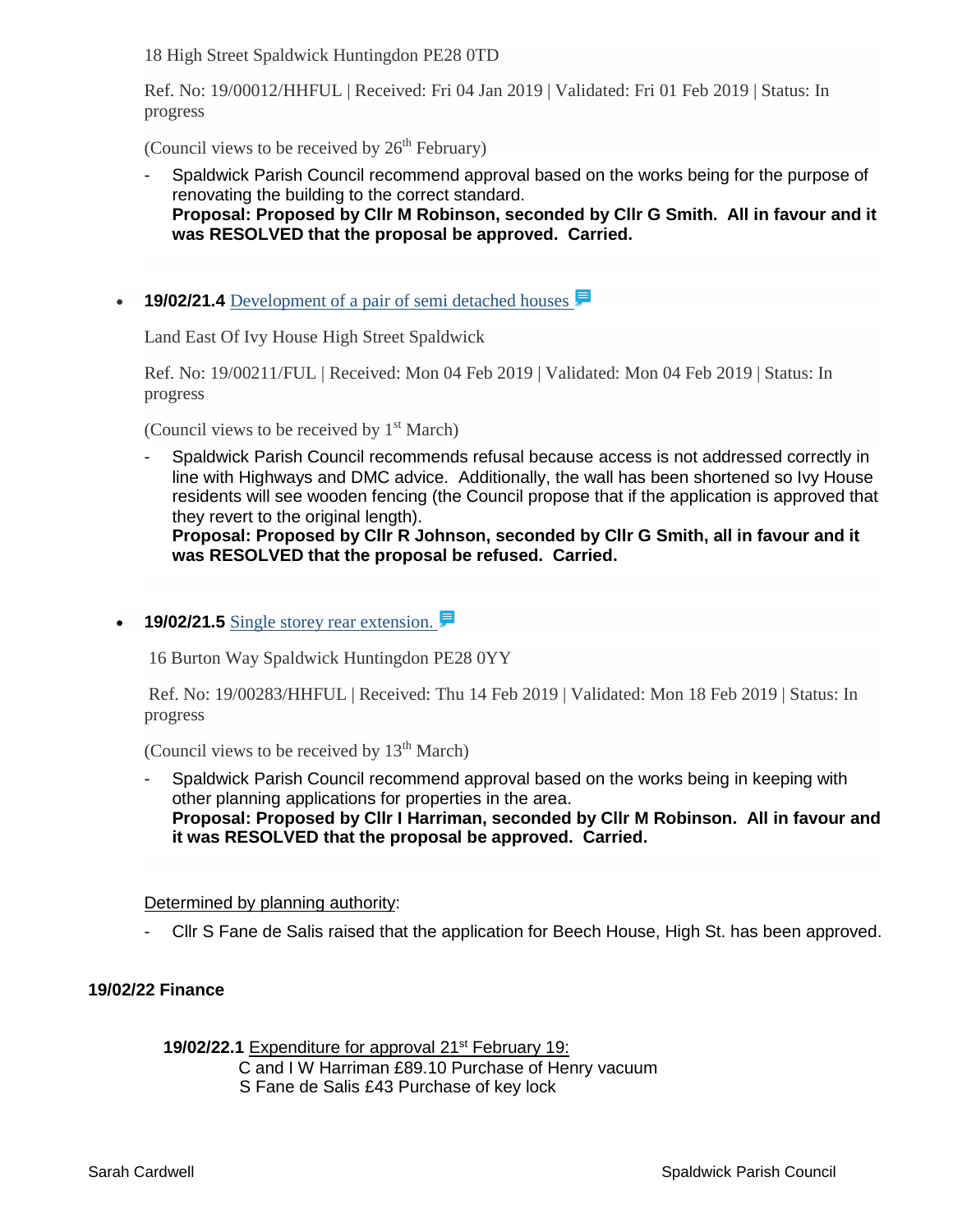S Cardwell £2.25 expenses (missed from last claim)

## - **Proposal: Proposed by Cllr R Johnson, seconded by Cllr G Smith, all in favour and it was RESOLVED that payment be made.**

 **19/02.22.2** Clerks wages £180.70 HMRC £43.80 Expenses £2.25

## - **Proposal: Proposed by Cllr S Fane de Salis, seconded by Cllr G Smith, all in favour and it was RESOLVED that that payment be made.**

**19/02/22.3** Cambs ACRE membership renewal- overdue £57.00 subscription for the coming year – renewal approved on the basis that the service provides useful information relating to community assets. **Proposed by Cllr G Smith, seconded by Cllr S Fane de Salis.**

 **19/02/22.4** Cambs County Council invoice for Street Lighting- Street Lighting Energy for Spaldwick Parish Council for the period 01/10/17 to 30/09/18. £54.94. Payment due date: 10/03/2019- SPC asked for the lighting to be put in so payment to be approved. **Proposed by Cllr M Robinson, seconded by Cllr I Harriman.**

 **19/02/22.5** Precept confirmation email- noted, same as last year.

| Thank you for your Notified Precept of:                 | £10405 |
|---------------------------------------------------------|--------|
| Tax Base for Area (Equated number of Band D Properties) | 251    |
| Band D Charge (to cover Local Council Precept)          | £41.45 |

 **19/02/22.6** Progress Monitoring Form for Grants Officer from Cambs Community Foundation- Grant or War Memorial awaiting planning approval. Cllr G Smith provided update that the planning department is approximately one week away from granting permission but that a listed building consent application is now required.

# **19/02/23 General Data Protection Regulation (GDPR) to consider:-** deferred.

 **19/02/23.1** Social Media and Electronic Communication Policy  **19/02/23.2** Information & Data protection Policy  **19/02/23.3** List of documents for Retention or Disposal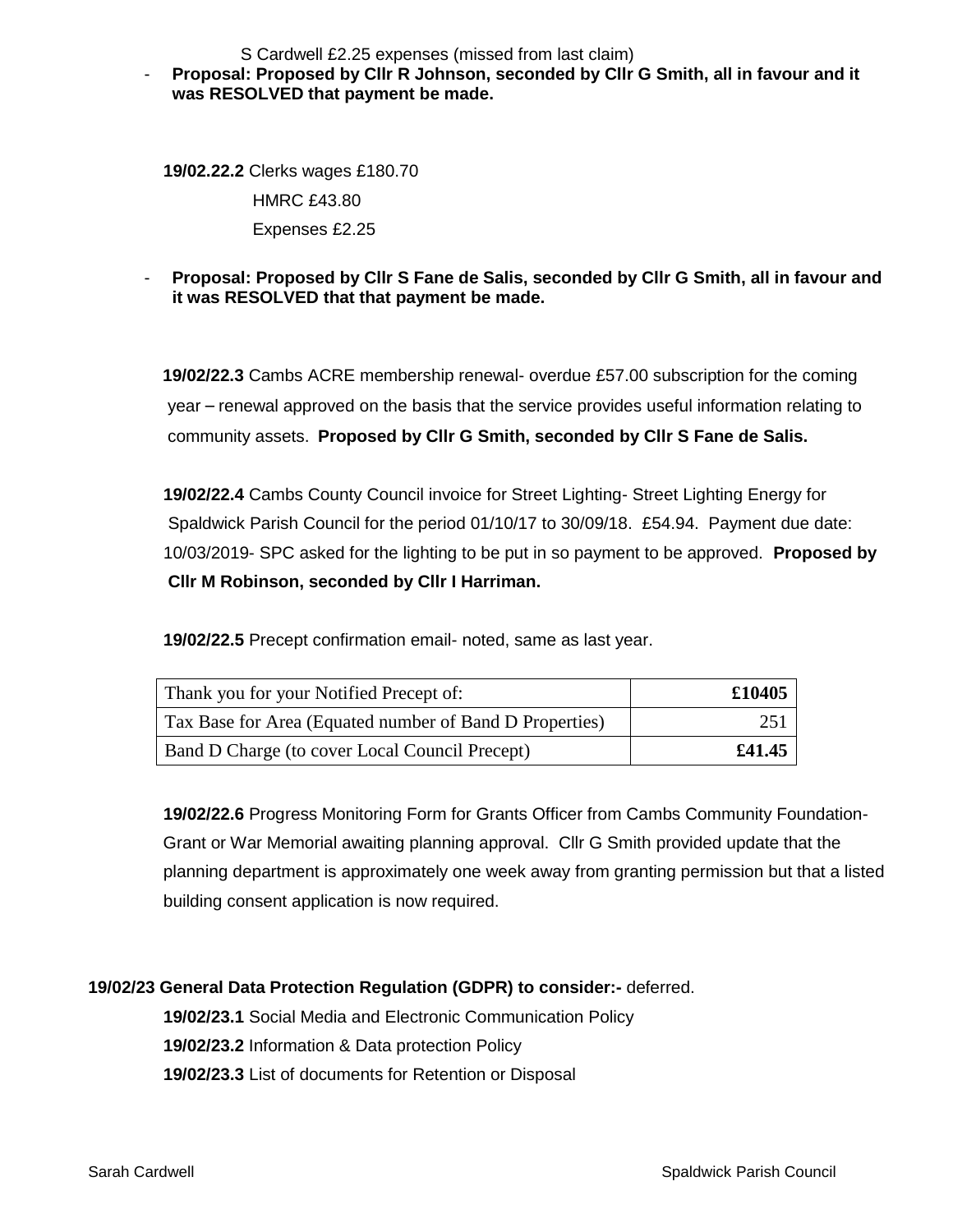**19/02/23.4** Subject Access Request Form

 **19/02/23.5** Consent Form

 **19/02/23.6** Privacy Notice Staff, Councillors and Role Holders

 **19/02/23.7** General Privacy Notice

 **19/02/23.8** Data Audit Schedule/ Mapping

 **19/02/23.9** Cyber Security Checklist

 **19/02/23.10** Security Incident Response Policy

## **19/02/24 Assets – Provision/Maintenance**

**19/02/24.1** Monthly Ferriman Road Play Area's Inspection- no action to take until we prepare a painting schedule**.** Hedges around open space and play area- It was discussed that the contractor did not complete the work on the open space last year and that payment of their invoice had been refused on that basis; Council currently awaiting an update. Could obtain quotes from various companies for hedge cutting but Cllrs Harriman and Fane de Salis to asses at the weekend before a decision is made.

**19/02/24.2** Providers for Playground Inspections (correspondence from David Bracey Play Safety Inspections & Emily at Playforce- SPC happy to continue with annual check from Wicksteed given that they provided good reports previously.

**19/02/24.3** Wicksteed Match-Funding caption competition- Clerk to re-forward email to Councillors.

**19/02/24.4** Listing of Spaldwick War Memorial confirmed by Historic England- previously discussed above.

## **19/02/25 Highways, footpaths, byways, gritting bin, trees, etc.**

**19/02/25.1** Track Clearing- responsibility regarding Long Lane following resident contact with SPC and Highways- Vehicular access difficulty complaint received from resident after Highways denied responsibility. Online complaint logged by Cllr S Fane de Salis with Highways responding that they could not see an issue**.** Cllrs Harriman and Fane de Salis to assess visually but the Parish Council does not own Long Lane so it is Highways' responsibility.

## **19/02/26 Community Room**

**19/02/26.1** To discuss cleaning job applications received & the role- closed meeting item. To resolve that the press and public be excluded from the meeting because the business to be transacted contains sensitive information- resolved.

**19/02/26.2** Booking process, charges for additional cleaning of the room following a booking, key safe code management, cancellation policy- Discussed bookings being noted in the calendar by function rather than by names, return of payment following a cancellation and deposit for single use bookings.

**19/02/26.3** Storage and communal use of resources- some storage available in the cupboard, accessible by key.